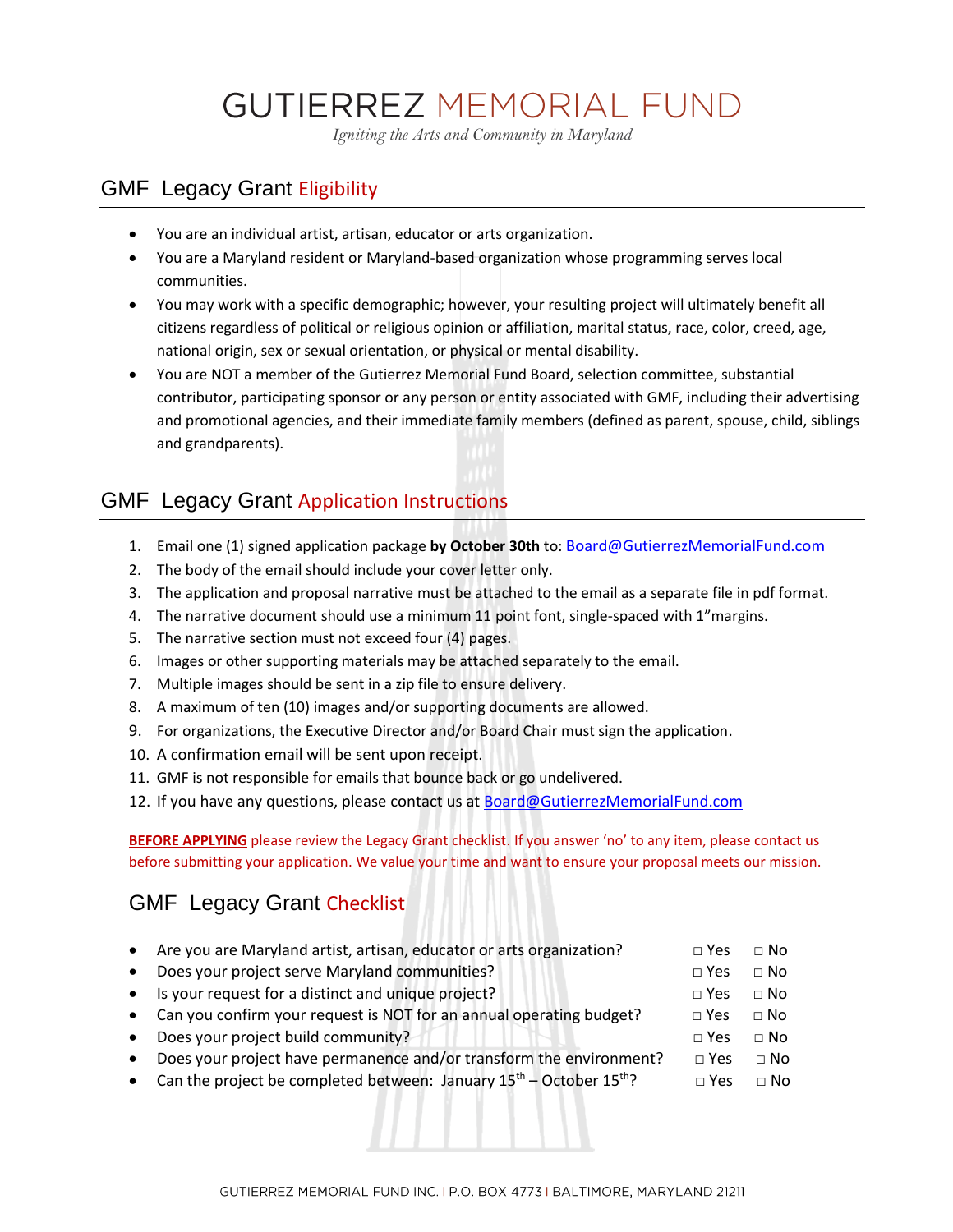# GMF Legacy Grant General Information

Gutierrez Memorial Fund (GMF) is committed to supporting the arts in Maryland by providing grants to dedicated arts programs, individual artists, artisans and educators whose work focuses on artisan training, community building, and enhancing our physical environment. GMF fosters visionaries with new ideas by funding emerging artists and newly established organizations that may be challenged to find traditional funding and where the GMF will make a significant difference. Raising the quality of life through the arts and transforming the built environment are key components in the work of those we fund.

- 1. GMF offers an annual 'Legacy Grant' to an arts organization, individual artist, artisan or educator who is a resident of Maryland and whose program or project serves Maryland communities.
- 2. Dates/Deadlines

**Grant Application Available:** August 15th **Grant Application Deadline: Received by October 30th Application Review Period:** November - December **Grant Award Notification:** January Grant Period: January 15<sup>th</sup>- October 15<sup>th</sup>

- 3. Due to COVID-19 applications will be accepted via email to [board@gutierrezmemorialfund.com](mailto:board@gutierrezmemorialfund.com).
- 4. If you have not received an email confirmation within one week of submittal, contact us immediately.
- 5. GMF is not responsible for late or undelivered emails.
- 6. Formal review will be conducted by the Board and/or review committee in November and December.
- 7. The Board may request interviews and/or studio site visits as part of the application process.
- 8. The Board may elect not to award a grant for any reason- or award more than one.
- 9. There is no typical or established Legacy Grant award amount.
- 10. The award amount is based on the financial resources of GMF & the applicant's budgetary needs.
- 11. GMF has awarded Legacy Grants from \$5000 to \$27,000.
- 12. GMF may, at their discretion, offer a Merit Award to a finalist if additional funds are available.
- 13. The Legacy Grant recipient will be selected and formally notified, via email, in January.
- 14. GMF will generate an agreement to specify the grant terms, requirements and payment schedule.
- 15. Payments are typically phased in increments based on the project's schedule and progress.
- 16. The initial disbursement is released no earlier than January  $15^{th}$ .
- 17. Grant recipient must maintain accurate records and submit reports, both narrative and financial documenting the project. Note: Progress payments are contingent on receipt of required submittals.
- 18. Grant recipient agrees to acknowledge GMF whenever reference is being given to the funded program.
- 19. Grant recipient agrees to present their Legacy Grant project on their website and remain a partner with GMF to promote the arts in Maryland.
- 20. Grant recipient agrees to participate in the Annual John K. Gutierrez Memorial Walk the year they receive their award to bring greater awareness to their work and/or organization.
- 21. If an in-person event is possible, Recipient will give a brief talk on the project and represent themselves at our 'Artists & Non-Profits' table with photos and other materials to illustrate their work.
- 22. Grant recipient agrees to participate in a virtual format, if necessary.